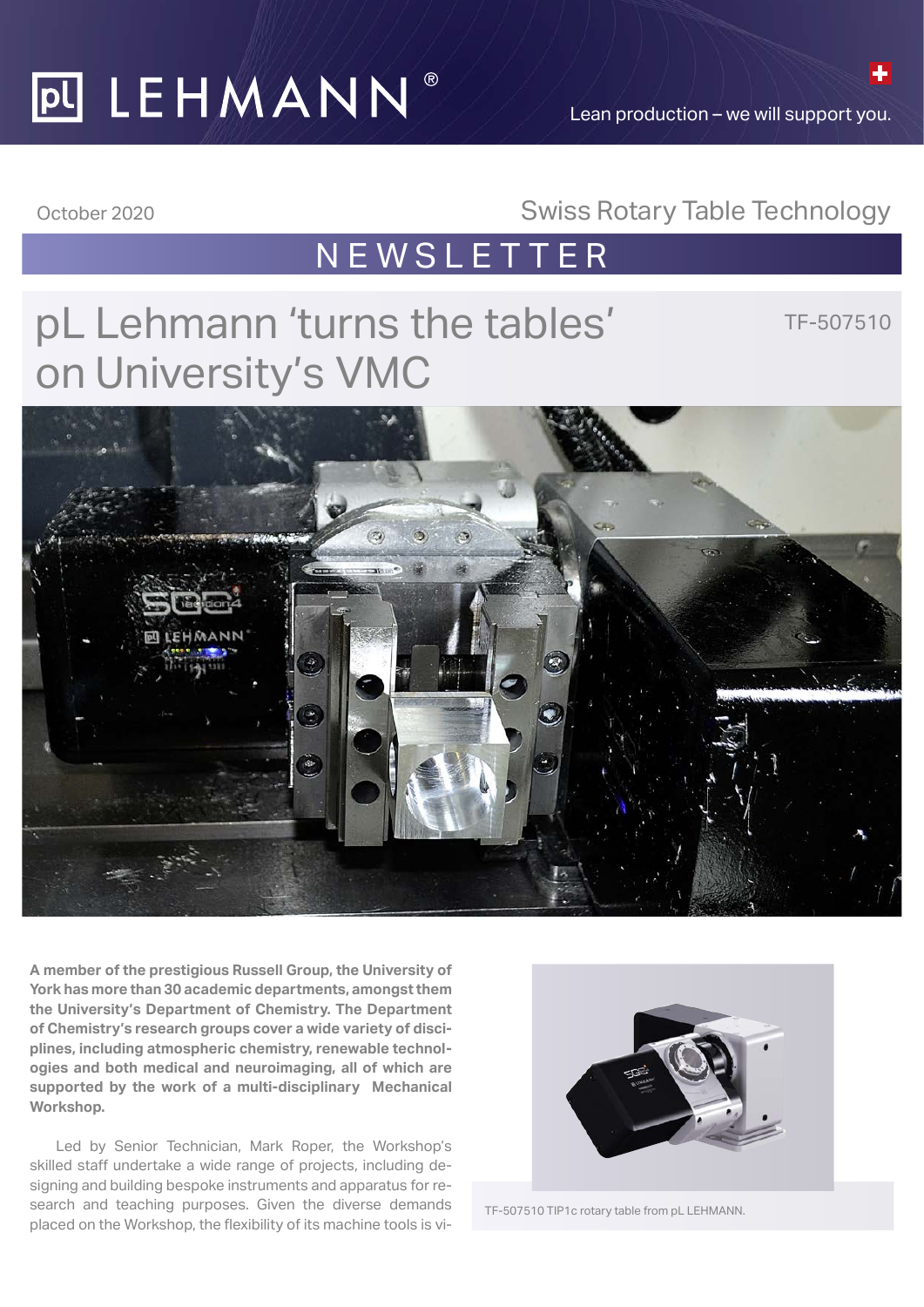tal to its effective operation. Therefore, when the need arises to purchase new equipment, Mark Roper looks for cost-effective products that add value and that increase the Workshop's machining capabilities.

This policy is reflected in the recent purchase of a pL Lehmann CNC rotary table that is now fitted to the Workshop's DMG Mori CMX 600V, 3-axis Vertical Machining Centre (VMC). The pL Lehmann TF-507510 model was chosen as it provided the required levels of precision, ease of use and flexibility. In addition, the ingenious design and lower profile of the TF-507510 ensures minimum intrusion into machine tools' working envelopes. Therefore, when compared to conventional, bulky rotary tables, the use of the compact TF-507510 results in much greater space being made available for spindle and tool movement.

Since being put into operation, the pL Lehmann CNC rotary table has significantly increased the effectiveness of the Workshop's VMC by enabling it to perform high-efficient 3+2 axis machining.



Mark Roper explained. «Our DMG Mori CMX 600V VMC has an XYZ capacity of 600 x 560 x 510 mm and It's 900 x 560 mm table has a maximum load capability of 600 kg. Although our VMC's specification allows us to produce a wide range of complex and accurate 3-axis work, we recently looked to further expand its capabilities into 3+2 axis work by the addition of a CNC rotary table.»

«As we have enjoyed the trouble free operation of an older pL Lehmann CNC rotary table for over 10 years, we were aware of the quality of the company's products. Although, as we wanted to make sure that we purchased the correct product for our own particular use, and as we also needed to ensure that we received best value for money, in addition to pL Lehmann products we also looked at other brands and models. Having considered the merits of several CNC rotary tables we decided that the pL Lehmann TF-507510 was ideal for our use.»

«Given the amount of one-off components we produce and the very small production runs we perform, we need each of our machine tools to provide the best possible levels of adaptability.

Our pL Lehmann CNC rotary table has made a significant contribution in this area as it allows our 3-axis DMG Mori VMC to now perform efficient 5-axis machining.»



«Fitting a pL Lehmann CNC rotary table to our existing three-axis VMC has proven to be a practical way add to achieve five-sided machining in a single setup and to eliminate steps in our production process'. Furthermore, the rigidity of our pL Lehmann TF-507510 CNC rotary table and its high clamping forces allows high cutting forces to be applied and high-precision workpieces to be produced.»

The pL Lehmann TF-507510 CNC rotary table, as purchased by Mark Roper, is based on a solid steel base-plate that has 2 through bores, clamping elements and 'T'-slot fittings. Secure clamping is assured by the use of a pneumatic-hydraulic system that applies a force of up to 800 Nm, whilst a high-level of precision is aided by the use of a PGD backlash-free, long-life gear unit.

pL Lehmann CNC rotary tables represent an extremely cost-effective means of entry into 5-axis machining for users of 3-axis VMCs. When mounted on VMCs, the company's CNC rotary tables are able to deliver a tilting A-axis and/or a rotational C-axis.

The extra available machining space that results from the use of compact pL Lehmann CNC rotary tables means that additional work-holding devices can be located alongside them inside VMCs. They are able to remain in the machine, or if required can be quickly removed and later replaced to suit the machining tasks being performed.

When involved in serial production a flexible VMC + pL Lehmann CNC rotary table combination provides a major advantage over the use of a 5-axis machining centre. By mounting additional workholding next to the rotary table, a virtual 6-axis condition is created. In this arrangement, following the 5-sided machining of a workpiece located on the rotary table, without interruption, machining operations can be performed on the next workpiece in a batch that is held in the adjacent workholding.